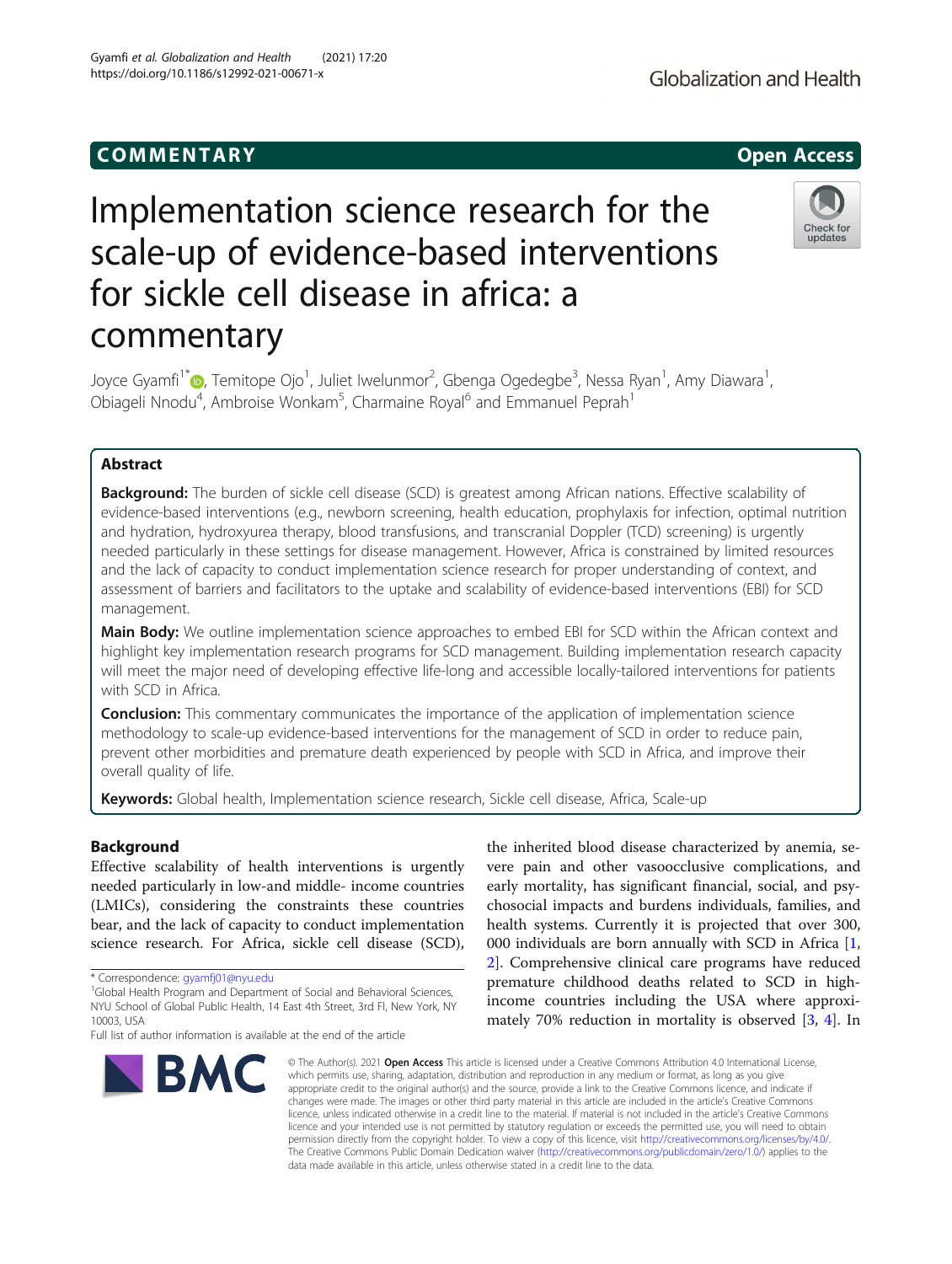sharp contrast, it is estimated that 50–90% of children with SCD born in Africa die before the age of 10 [\[5](#page-3-0)]. The vast majority of people with SCD in Africa are not receiving evidenced-based health care (e.g., newborn screening, health education, prophylaxis for infection, optimal nutrition and hydration, hydroxyurea (HU) therapy, blood transfusions, and transcranial Doppler (TCD) screening), even though its use effectively reduces mor-bidity and mortality [[6](#page-3-0)]. Cost and lack of knowledge are significant barriers to the use of evidenced-based interventions (EBIs) to address SCD in Africa [[7\]](#page-3-0). Additionally, factors such as the acceptability, appropriateness, or feasibility of the interventions can also impede uptake. Implementation science strategies may be used to enhance the adoption and sustainability of clinical programs. While existing literature show that the systematic uptake of research findings and evidence-based practices is a desired outcome of implementation research, there is currently limited evidence of such interventions assessing sustainability and other implementation outcomes at the outset of implementation in Africa [\[8](#page-3-0), [9](#page-3-0)]. Our team recently conducted a systematic review which synthesized reported implementation outcomes for the therapeutic use of HU for SCD management in resource-constrained settings including Africa. Of the 35 full-text articles reporting on empirical studies of HU for management of SCD that were conducted in LMICs, only two cross-sectional surveys  $(n=2)$  and one cohort study  $(n=1)$  reported implementation of HU for SCD management, namely regarding implementation outcomes of adoption, cost, and acceptability. These studies were conducted exclusively among pediatric and adults populations in clinical settings in Nigeria  $(n=2)$ , and Jamaica  $(n=1)$ . Findings suggest that adoption is low, as observed through reported provider practices and patient adherence, in part shaped by misinformation and fear of side effects among patients, provider beliefs regarding affordability and organizational challenges with procuring the medicine [\[9\]](#page-3-0). This commentary communicates the importance of the application of implementation science methodology to scale-up evidence-based interventions for the management of SCD in order to reduce pain, prevent other morbidities and premature death experienced by people with SCD in Africa, and improve their overall quality of life.

## Implementation science approach to embed EBIs for SCD in the African Context

Implementation science, defined as the scientific study of methods to promote the systematic uptake of research findings and other evidence-based practice into routine practice [\[10](#page-3-0)] guided by implementation frameworks (e.g., CFIR- Consolidated Framework for Implementation Research) has the potential to identify the factors,

processes, and methods that can successfully embed EBIs for SCD into policy and practice [\[11](#page-3-0)]. Implementation outcome measures including acceptability, adoption, appropriateness, costs, feasibility, fidelity, penetration, and sustainability [\[12](#page-3-0)] are not well defined in the existing literature for SCD interventions in Africa. There is an urgent need, and an opportunity, to help improve SCD outcomes of individuals in Africa by building local capacity to utilize well-studied implementation frameworks (i.e., PARIHS (Promoting Action on Research Implementation in Health Services; EPIS (Exploration, Preparation, Implementation, Sustainment), etc.) [[13,](#page-3-0) [14\]](#page-3-0) and implementation strategies (i.e., practice facilitation via provision of external expertise on practice redesign, and a tailored approach to implementing guideline-concordant care) [\[15](#page-3-0), [16\]](#page-3-0), to enable the scaleup of the aforementioned EBIs. For example, currently, HU treatment programs for SCD management has been initiated in several African countries (e.g., Ghana, Tanzania, Democratic Republic of the Congo, and Nigeria) [\[6](#page-3-0), [17,](#page-3-0) [18\]](#page-3-0), and HU use shows great promise of significant reduction in the number of painful SCD episodes, acute chest syndrome, transfusions, and hospitalizations; however, these programs have not been systematic, nor have they included a thorough assessment of implementation research outcomes.

What is currently lacking within Africa is a comprehensive multicomponent implementation strategy that explores for example, the reach, uptake, and longterm sustainability of EBIs for SCD. This strategy, would ideally incorporate patient /provider/ community/ policy engagement  $[19]$  $[19]$  $[19]$  for the long-term management of SCD. A prospective cohort study conducted from 2006-2011 by Uyoga and colleagues (2019), which comprised children with SCD, living in Kilifi, Kenya, highlights the disproportionate morbidity and mortality in children born with SCD [\[20](#page-3-0)]. This longitudinal cohort study focused on clinical outcomes, with minimum stakeholder engagement (e.g., caretakers, community members, policymakers) in the research process. Effective stakeholder engagement promises to move the translation of clinical findings to context-specific implementation of EBIs to improve the health of SCD patients and result in population level impact. The implementation of EBIs for SCD require engagement of stakeholder groups that have historically been under-represented in implementation and dissemination research in many resourceconstrained settings. Including multilevel stakeholders (patients, providers, organizations, and health systems) and at the policy level from the onset will garner viewpoints and invaluable information to ensure adequate treatment, successful program implementation, and scale-up  $[21-23]$  $[21-23]$  $[21-23]$ .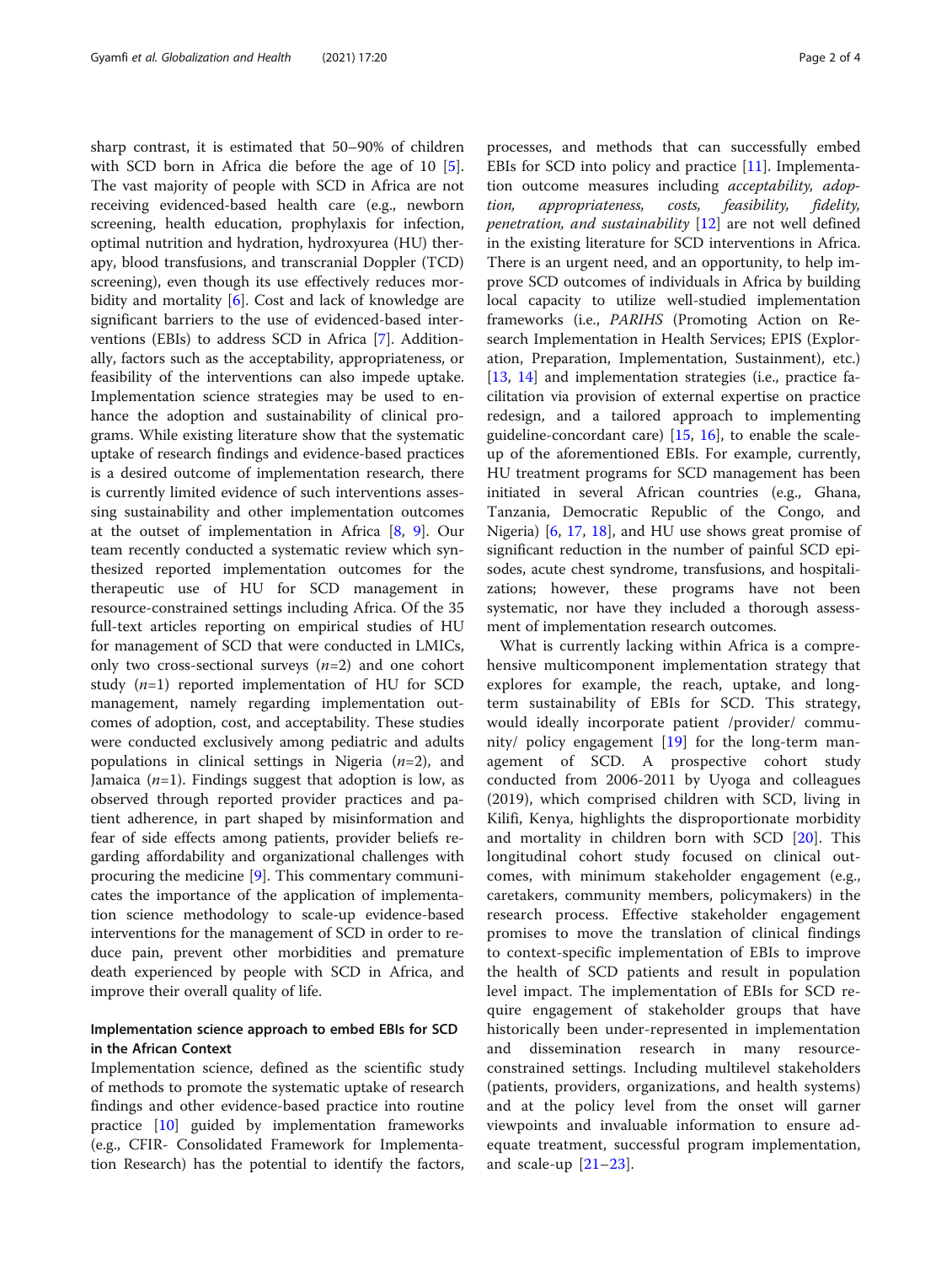## <span id="page-2-0"></span>Key implementation research programs for SCD management

EBIs needed to manage SCD exist. The American Society of Hematology Sickle Cell Disease Guidelines provide SCD management recommendations including broad pain management approaches, pharmacological and nonpharmacological interventions and analgesic delivery [\[24](#page-3-0)] blood transfusion support [\[25](#page-3-0)], and prevention, diagnosis, and treatment of cerebrovascular disease in children and adults with SCD [[26](#page-3-0)], which recognizes the challenges and opportunities that are unique to LMICs including cost-effective approaches. Further, dearth of SCD management resources, and limited number of physicians with expertise in hematology and implementation science research training are significant barriers to providing effective SCD management in many LMICs including Africa. The next opportunity lie in building capacity in the use of implementation science research methods for proper understanding of context, and assessment of barriers and facilitators. Implementation research programs should include improvement in newborn screening through community mobilization, adoption of HU, penicillin prophylaxis, folate supplementation, and patient/caretaker education for SCD management [[27](#page-3-0)]. Additionally, SCD care and management should be well integrated into healthcare systems by aligning the program with the strategic aims/policies of the organization and incorporate training on taskshifting/ task sharing of SCD care to non-hematologists (i.e., primary care nurses), and undertake assessment of the effectiveness of the EBI, cost and its costeffectiveness in that setting. Building implementation research capacity will meet the major need of developing cost-effective, life-long and accessible interventions for patients with SCD in Africa. The high prevalence of SCD in Africa provides opportunities for such implementation research efforts, that will require implementation studies engaging multilevel stakeholders, to understand environmental, social, and genetic risk factors associated with disease outcomes. Such efforts will enhance the reach, uptake, long-term sustainability and scale-up of EBIs to reduce pain, prevent other morbidities and premature death experienced by people with SCD in Africa, and improve their overall quality of life.

## Conclusion

This commentary highlights the need for EBIs for SCD management across Africa. It also outlines key implementation research programs that should employ implementation science strategies and capacity building activities for SCD management. We note the success of EBIs in high-income countries that have reduced childhood SCD-related deaths but yet resource-constrained settings, including Africa lack access to EBIs. We

acknowledge the critical importance of investigators implementing clinical trials in Africa for SCD management to plan for sustainability at the onset and throughout the implementation process, considering the tremendous amount of resources required to implement these trials. We, therefore advocate for a comprehensive multicomponent implementation strategy with strong patient and community stakeholder engagement, and the need to build capacity at the provider and health systems level to conduct implementation science research for proper understanding of context, and assessment of barriers and facilitators to the uptake, sustainability, and scalability of EBIs for SCD management within the African context.

#### Acknowledgements

Not Applicable

#### Authors' contributions

JG and EP conceptualized the commentary and wrote the first draft. All authors reviewed, contributed, and edited the commentary for critical content. All authors have approved the final commentary.

#### Funding

The authors received no funding for this work.

## Availability of data and materials

Not applicable

Ethics approval and consent to participate Not applicable

#### Consent for publication

Not applicable

#### Competing interests

The authors declare that they have no competing interests.

#### Author details

<sup>1</sup>Global Health Program and Department of Social and Behavioral Sciences, NYU School of Global Public Health, 14 East 4th Street, 3rd Fl, New York, NY 10003, USA. <sup>2</sup>Behavioral Science and Health Education, College for Public Health and Social Justice, Salus Center, Saint Louis University, 3545 Lafayette Avenue, Saint Louis, MO 63103, USA. <sup>3</sup>Department of Population Health, NYU School of Medicine, NYU Langone Health, 180 Madison Avenue,7th Fl, New York, NY 10016, USA. <sup>4</sup>Centre of Excellence for Sickle Cell Disease Research & Training (CESRTA), University of Abuja, Airport - Giri Expressway, Abuja, Federal Capital Territory, Nigeria. <sup>5</sup> Division of Human Genetics, Faculty of Health Sciences - University of Cape Town, Anzio Road Observatory, Cape Town 7925, South Africa. <sup>6</sup>Departments of African & African American Studies, Biology, Global Health, and Family Medicine & Community Health, Duke University, 1316 Campus Drive, 234 Ernestine Friedl Building, Box 90252, Durham, NC 27708, USA.

#### Received: 11 September 2020 Accepted: 5 February 2021 Published online: 17 February 2021

#### References

- 1. Piel FB, et al. Global burden of sickle cell anaemia in children under five, 2010–2050: modelling based on demographics, excess mortality, and interventions. PLoS Med. 2013;10(7):e1001484.
- 2. Ohene-Frempong K, et al. Screening newborns for sickle cell disease in Ghana. Pediatrics. 2008;121(2):S120.
- 3. Quinn CT, Rogers ZR, Buchanan GR. Survival of children with sickle cell disease. Blood. 2004;103(11):4023–7.
- 4. Yanni E, et al. Trends in pediatric sickle cell disease-related mortality in the United States, 1983-2002. J Pediatr. 2009;154(4):541–5.